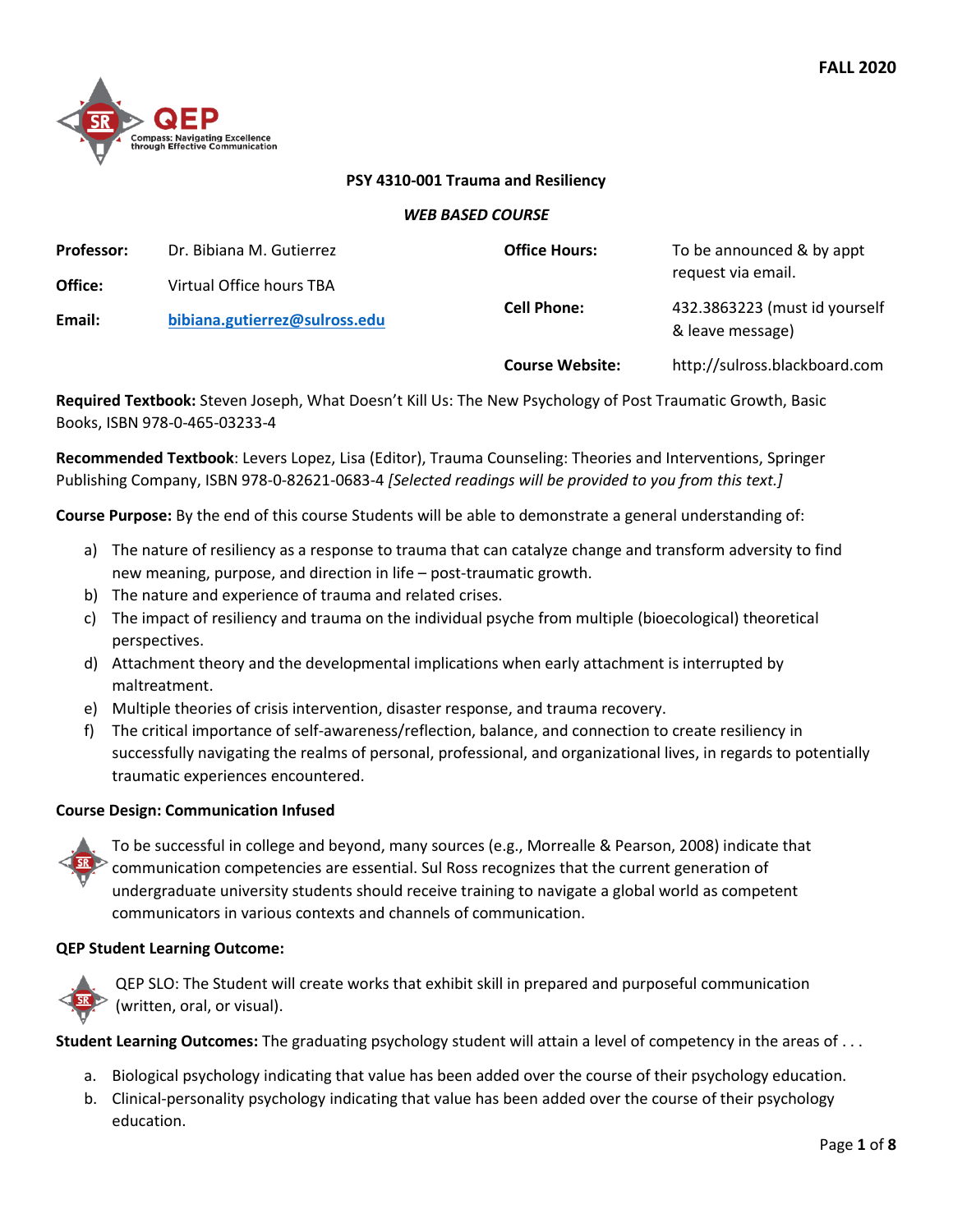

c. Social psychology indicating that value has been added over the course of their psychology education.

d. Experimental methods indicating that value has been added over the course of their psychology education.

*PLEASE READ: Due to the nature of the subject matter, during the course of this class, Students may have strong emotional/psychological reactions or be triggered by the course content and/or discussions. If you feel that you are having difficulty with the learning environment, please discuss this with me immediately before continuing the course. Counseling and Accessibility Services [\(http://www.sulross.edu/section/2408/counseling-accessibility](http://www.sulross.edu/section/2408/counseling-accessibility-services)[services\)](http://www.sulross.edu/section/2408/counseling-accessibility-services) can provide brief, short-term individual and group counseling or refer you to off-campus providers. You have already paid for these services through your Student Service Fee, whether you use them or not.*

**Student Learning Objectives:** The graduating psychology student will attain a level of competency in the areas of . . .

- a. Biological psychology indicating that value has been added over the course of their psychology education.
- b. Clinical-personality psychology indicating that value has been added of the course of their psychology education.
- c. Social psychology indicating that value has been added over the course of their psychology education.
- d. Experimental methods indicating that value has been added over the course of their psychology education.
- e. QEP Communication

# **Psychology Program Marketable Skills:**

- f. Speaking Effectively: Students will demonstrate competency in public speaking and communicating scientific information to diverse audiences.
- g. Describing Feelings: Students will demonstrate empathic or active listening and conversational skills, and/or write clearly about their affective stance, respectfully attuned to the needs of their audiences.
- h. Identifying Resources: Students will demonstrate the aptitude to locate, organize and evaluate the credibility of information from multiple sources.
- i. Analyzing: Students will demonstrate ability to examine the underlying issues of scientific problems, attending to the pertinent details and creating action plans, recognizing ambiguity and complexity as essential components.

**Distance Education Statement:** Students enrolled in distance education courses have equal access to the university's academic support services, such as Smarthinking, library resources, online databases, and instructional technology support. For more information about accessing these resources, visit the SRSU website. Students should correspond using Sul Ross email accounts and submit online assignments through Blackboard, which requires secure login information to verify students' identities and to protect students' information. The procedures for filing a student complaint are included in the student handbook. Students enrolled in distance education courses at Sul Ross are expected to adhere to all policies pertaining to academic honesty and appropriate student conduct, as described in the student handbook. Students in web-based courses must maintain appropriate equipment and software, according to the needs and requirements of the course, as outlined on the SRSU website.

# **Course Policies:**

# **1. Attendance and Class preparation:**

Class attendance is governed by the SRSU policy stated in the schedule of classes. Students will be dropped with an "F" when you have accumulated six (6) or more absences OR the equivalent in a web-based course.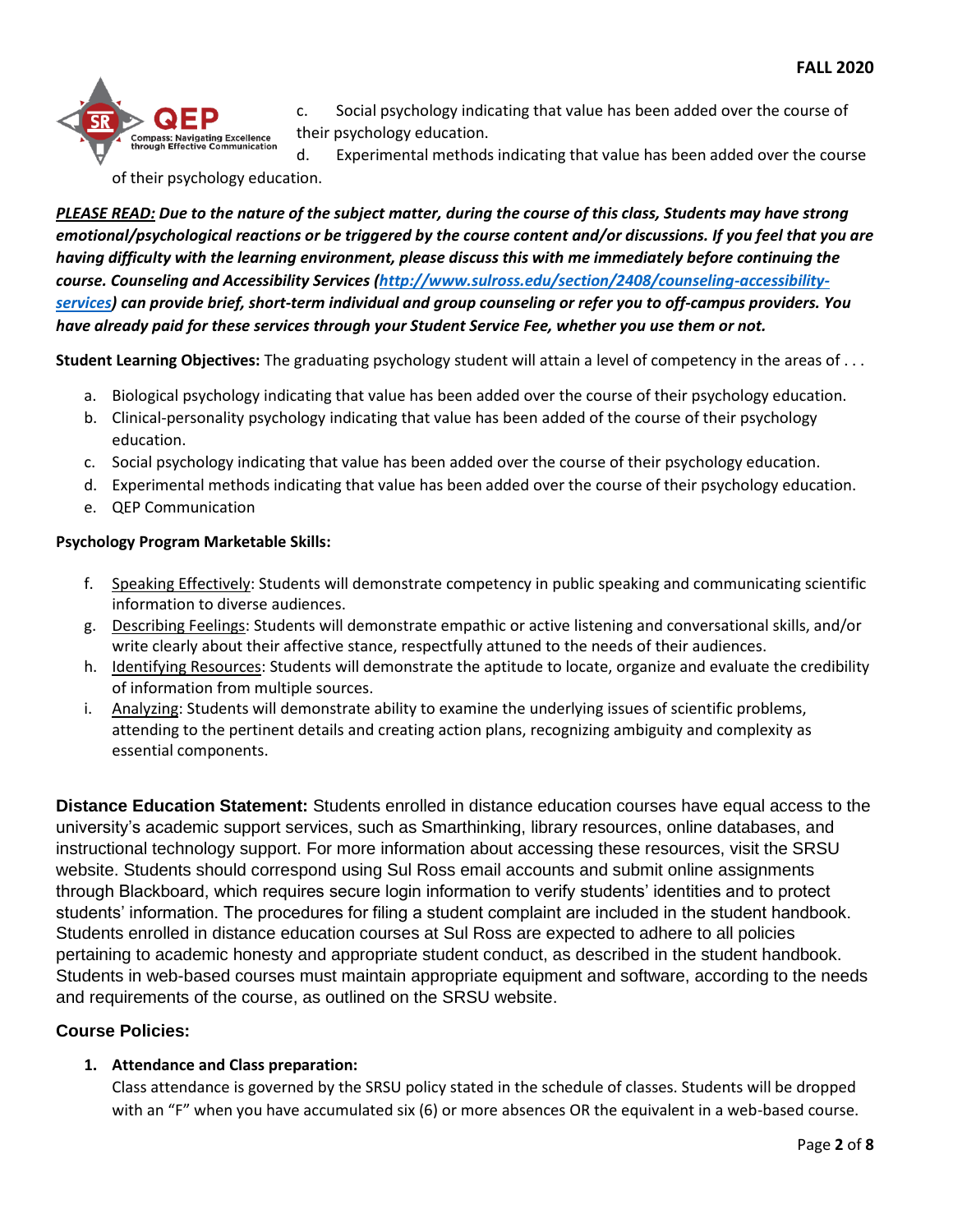

Class attendance in this course includes logging onto Black Board during the first week of class, taking exams on time,

## **2. Late Work and Make-Up Assignments:**

If you cannot participate in this web-based class due to an emergency, excused-absence, or universityauthorized absence, inform the professor as soon as possible *via email* of the situation. Late or make-up assignments and exams will only accepted in the case of an emergency or excused absence with appropriate documentation (doctor's note, etc.)

Student absent for a university-authorized activity (such as a game, tournament, or event) will be allowed to make up the missed exam and/or complete the assignment scheduled for that day. **However,** it is the Student's responsibility to make these **arrangements for make-up exams/assignments with the professor**  *BEFORE* **the absence via email request.** This DOES NOT INCLUDE absences related to paid (SRSU or otherwise) employment.

## **4. If You Get/Are Sick**:

Student health services [\(https://www.sulross.edu/page/343/student-health-services\)](https://www.sulross.edu/page/343/student-health-services) is staffed by a [registered nurse](https://www.sulross.edu/faculty-and-staff/945/health-services-coordinator) located in University Center Suite 211 from 8 am- 5 pm Monday through Friday. Minor treatments, [over-the-counter medication](http://www.sulross.edu/page/1462/medications) and basic first-aid supplies are available at no cost to Students. SRSU has a Student medical agreement with [Preventive Care Health Services \(PCHS\)](http://www.pchsmedclinic.org/locations) to provide limited outpatient care, see [covered services.](http://www.sulross.edu/page/1471/preventive-care-health-services) The clinic is [located opposite Alpine High School](http://www.sulross.edu/gallery-image/4341/health-service-locations) across State highway 118 North with parking off Anson Avenue from 8 am to 5 pm Monday through Friday and the 2nd Saturday of each month from 9 am to 3 pm. To schedule an appointment, call (432) 837-4555. Your current Student ID card will be requested at check-in.

## **5. Students with Special Needs:**

Sul Ross State University (SRSU) is committed to equal access in compliance with Americans with Disabilities Act of 1973. It is SRSU policy to provide reasonable accommodations to students with documented disabilities and it is the Student's responsibility to initiate the request. **Please contact the Accessibility Services Coordinator, Ferguson Hall (Room 112) at 432.837.8203; mailing address is P.O. Box C-171 Sul Ross State University, Alpine, Texas 79832. Students should then contact the instructor as soon as possible to initiate the recommended accommodations.**

## **6. Religious Observance:**

Any student absent from classes for the observance of a religious holy day will be allowed to take make-up the exam/assignment scheduled for that day. Arrangements for missing class due to a religious observance must be made with the professor vial email *BEFORE* that absence.

## **7. Course Behaviors - Respect and Disruptions:**

Watch the **VIDEO on NETIQUETTE** on Black Board. You are encouraged and expected to openly engage in discussions, ask questions, share ideas, and express your thoughts in this web-based course in the same manner as in a face-to-face course. Please treat each other with dignity and respect and avoid disruptive behaviors. You are responsible for knowing what behaviors are acceptable versus unacceptable as referred to in the Student Conduct and Discipline section of the SRSU Student Handbook [\(http://www.sulross.edu/sites/default/files//sites/default/files/users/docs/stulife/student\\_conduct\\_disciplin](http://www.sulross.edu/sites/default/files/sites/default/files/users/docs/stulife/student_conduct_discipline.pdf)  $e.pdf$ ).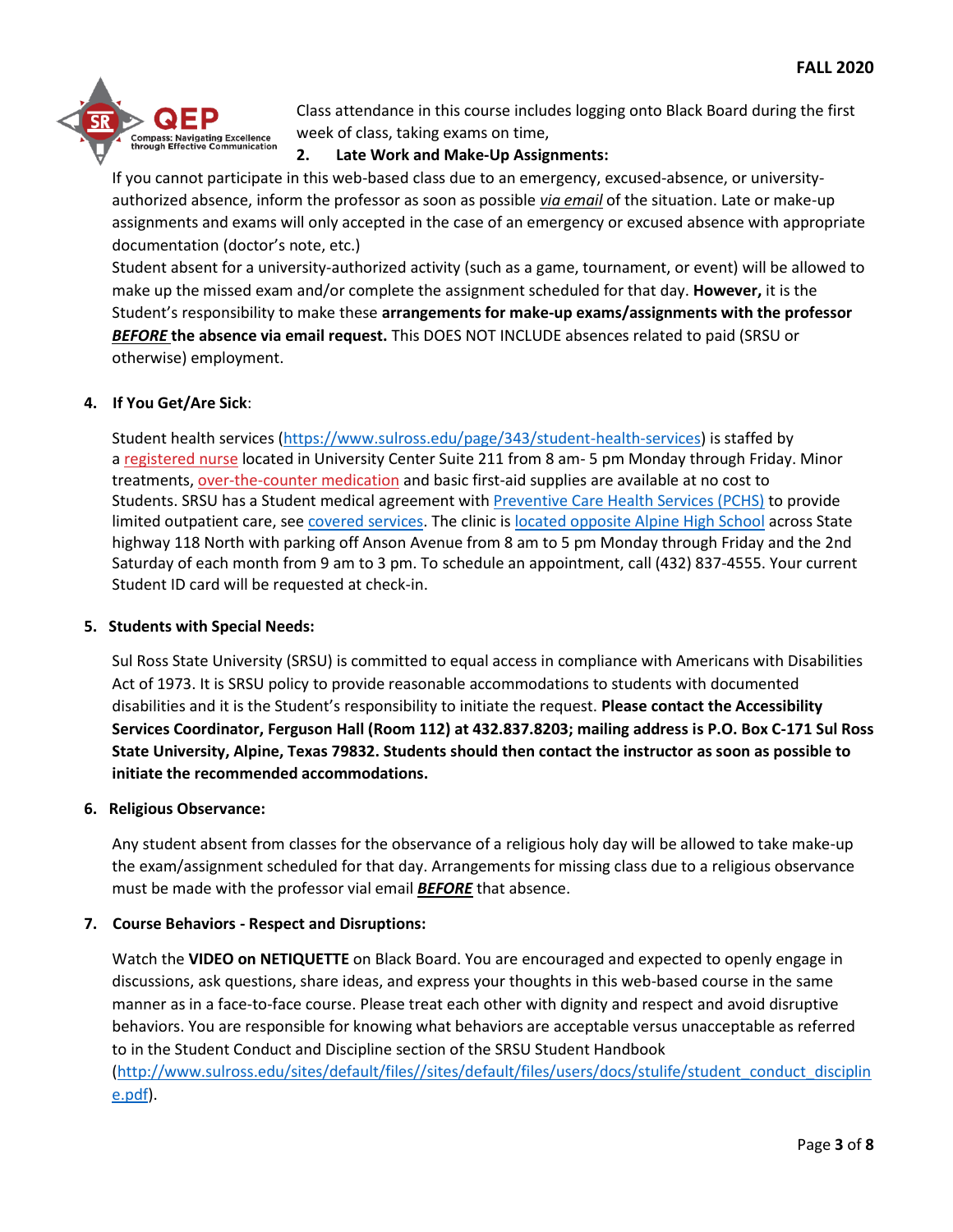

# **8. Academic Integrity:**

Any instance of academic misconduct such as turning in an identical written assignment for another course without approval, cheating and plagiarizing written

assignments, collusion, or misrepresenting facts will be punished to the full extent of the university's disciplinary policy and/or through legal action if indicated. You are responsible for reading the statement on *Academic Honesty* in the SRSU Student Handbook

[\(http://www.sulross.edu/sites/default/files//sites/default/files/users/docs/stulife/student\\_conduct\\_disciplin](http://www.sulross.edu/sites/default/files/sites/default/files/users/docs/stulife/student_conduct_discipline.pdf) [e.pdf](http://www.sulross.edu/sites/default/files/sites/default/files/users/docs/stulife/student_conduct_discipline.pdf)). The faculty considers academic dishonesty to be a serious matter and will act accordingly. Students caught engaging in any form of academic dishonesty will receive no credit for assignments/exams and more severe penalties may be pursued, including but not limited to failing the course.

## **9. Communicating with the Professor:**

The best way to contact me is through email at [bmg15th@sulross.edu.](mailto:bmg15th@sulross.edu) I strive to respond as soon as possible. If you do not receive a reply within 24 to 48 hours, please resend your email or call my office at 432.837.8163 and leave a message if unavailable. During weekends, holidays, and breaks there may be a longer delay in a response until the next regular work day.

## **COURSE REQUIREMENTS:**

- 1. **Regular and active Black Board Participation (BP = 50 points; 10 points/week).** Your individual activity on black board will be monitored via logs maintained by Black Board. It is your responsibility to check your email daily and for any announcements related to this course. (This is a subjective judgment on my part regarding the quality of your participation, taking exams when scheduled, and posting as required by due dates).
- *2.* **Fourteen Discussion Posts (DP = 20/post; 280 points total)** (paragraph in the range of 3 to 4 sentences or more if you wish) of your thoughts, feelings, ideas, and/or reactions to your chapter readings as related to your experience and/or other things you have learned. *These summaries will be posted publicly for all students in the course to view* for the purpose of creating a sense of universality of experience and enhancing shared learning. It can also be a spring-board to encourage conversations (threads) among students if you wish. *Please be mindful that once posted, your posts cannot be changed or deleted, and are monitored by the professor.*
- *3.* **Four Exams (EXM each worth 100 points).** All Exams will be in essay format. A pool of possible questions will be given out a week before the exam as a study guide. *EXAMS are open book, open notes therefore I expect the quality, quantity, and depth of analysis and insight to be of the highest level!!* You will likely do better if you study as a class group outside of class, I leave that up to you to organize amongst yourselves.
- 4. **Research Paper (RP = 200 points).**
- 5. **Power Point Presentation and video of you presenting it (VPP = 200 points)**

## **GRADE SCALE:**

**90–100 = A; 80 –89 = B; 70–79 = C; 60-69 = D; 0-59 = F**

# **EXTRA CREDIT: None offered in this course.**

# *DISCLAIMER:*

*The material presented in this course will be of a general nature and provided for the sole purpose of exploring and providing a cursory view of an advanced topic in the field of psychology at Sul Ross State University (SRSU). It is NOT in any fashion rendering professional health advice. Before relying on the material in any important matter, Students should carefully evaluate its*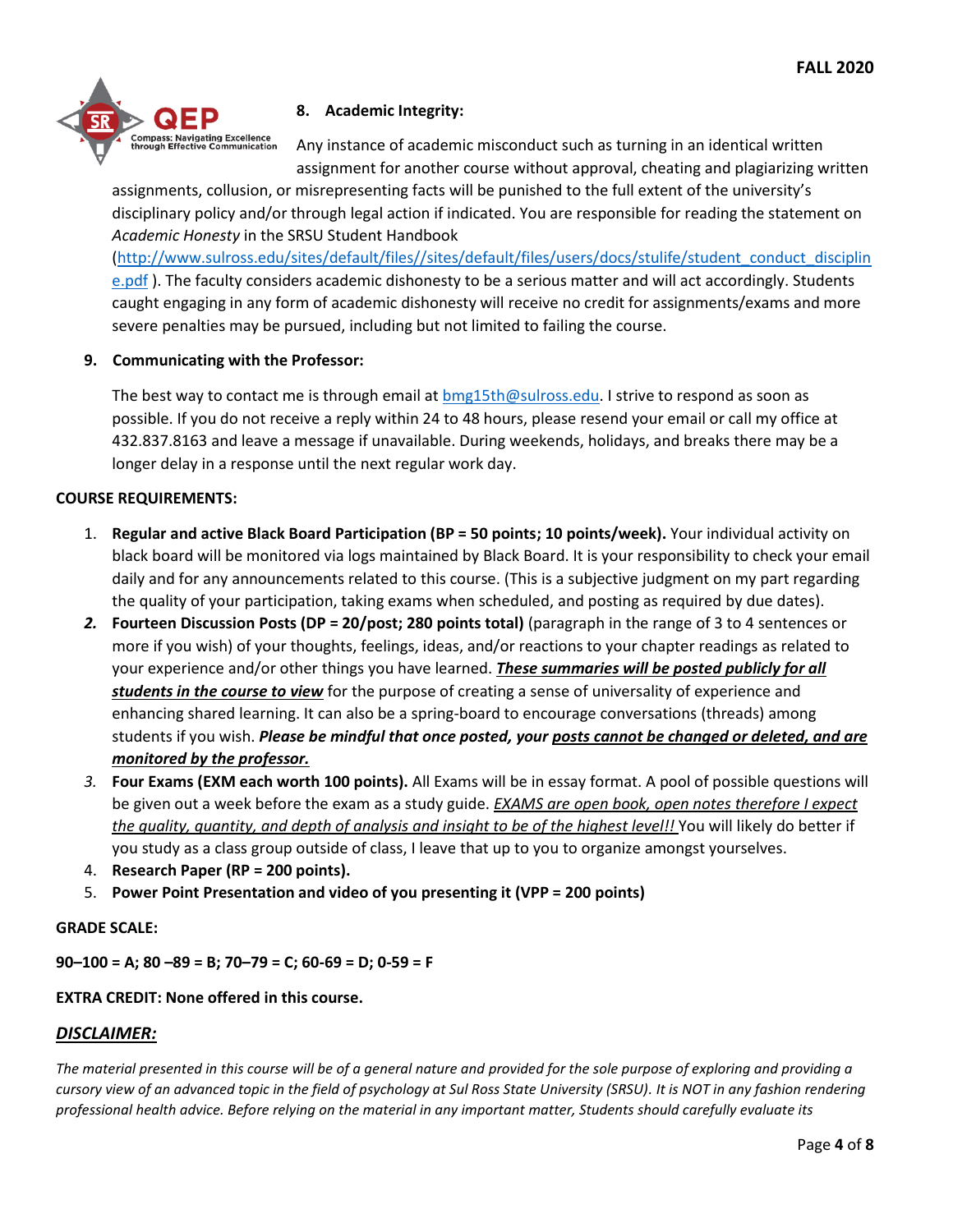

*accuracy, currency, completeness and relevance for their purposes, and should obtain appropriate professional advice relevant to their particular circumstances. The information provided in this course is absolutely NOT a substitute for the health advice or treatment provided by a licensed mental/health professional. Students should regularly consult a* 

*professionally licensed provider in matters relating to their mental and physical health and particularly with respect to any symptoms that may require diagnosis or medical attention. In some cases, the material may incorporate or summarize views, guidelines or recommendations, but does not necessarily reflect the views of the instructor, or indicate a commitment to a particular course of action. Information covered in this course does NOT constitute an endorsement of or serve as a substitute for treatment. This content of this course DOES NOT, in any form or fashion, include any training for Students to provide therapeutic services to others.*

*If you have any issue or concern, I would appreciate you speaking with me first. If you feel we cannot come to a reasonable resolution, know that you can speak with the BASS Department Chair, Dr. Mark Saka (432.837.8157) regarding your concerns.*

*I endeavor to maintain a safe as possible learning environment for all and expect the highest standard of conduct from each one of us and the collective. I welcome constructive feedback in the service of this goal.*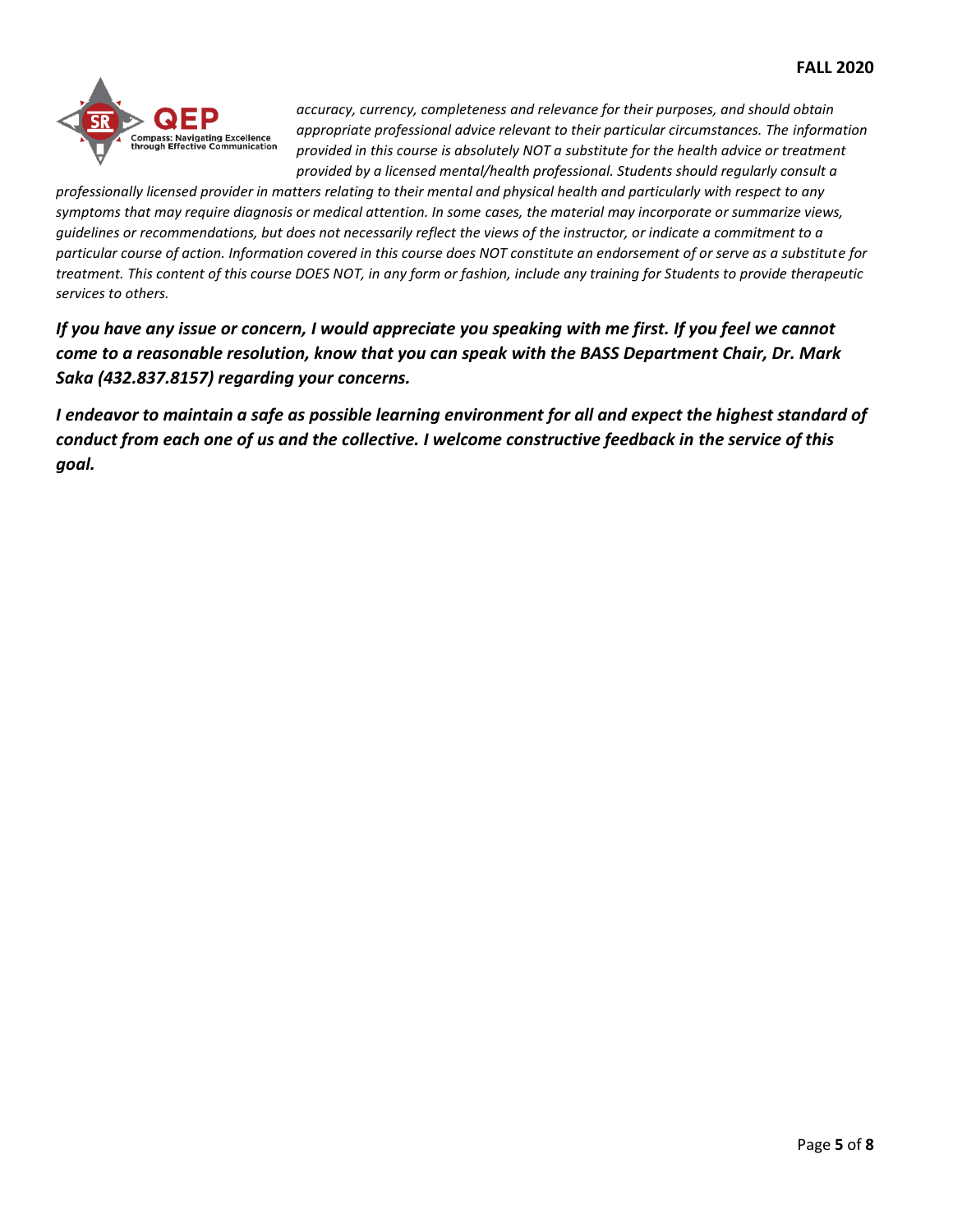

## **COURSE SCHEDULE**

| <b>DATE</b>            | <b>CHAPTER/TEXT</b>                               | <b>TOPIC</b>                                                                                                       | <b>ASSIGNMENTS</b>      |  |
|------------------------|---------------------------------------------------|--------------------------------------------------------------------------------------------------------------------|-------------------------|--|
| Week 1 (8/24 - 8/30)   | Syllabus                                          | Course Overview                                                                                                    | Preface xxv - xxxviii   |  |
|                        | 1(L)                                              | An Introduction                                                                                                    | pp. $1 - 15$            |  |
|                        |                                                   | POST1 due by 8/30 midnight                                                                                         |                         |  |
| Week 2 $(8/31 - 9/6)$  | 1(SJ)<br>2(SJ)                                    | Everything Changes/Flipside of Trauma pp. ix - xvii; 3-20<br><b>Emotional Toll of Trauma</b>                       | pp. 21-48               |  |
|                        |                                                   | POST2 due by 9/6 midnight                                                                                          |                         |  |
| Week 3 $(9/7 - 9/13)$  |                                                   | NO CLASSES - Labor Day Holiday                                                                                     |                         |  |
|                        | 31 (LL)                                           | Vicarious Traumatization & Self-Care Plan                                                                          | pp. 540 - 547, 549 - 55 |  |
|                        | 2(L)                                              | <b>Historical Context</b>                                                                                          | pp. 23 - 38             |  |
|                        |                                                   | POST3 due by 9/13 midnight                                                                                         |                         |  |
|                        | 9/11                                              | LAST DAY TO DROP A COURSE WITHOUT CREATING AN ACADEMIC RECORD                                                      |                         |  |
| Week 4 (9/14 - 9/20)   | 3(SJ)                                             | <b>Biology of Trauma</b>                                                                                           | pp. $49 - 64$           |  |
|                        | 4(L)                                              | Neurobiological Effects of Trauma                                                                                  | pp. $59 - 72$           |  |
|                        | <b>EXAM1 Questions given out</b>                  |                                                                                                                    |                         |  |
|                        |                                                   | POST4 due by 9/20 midnight                                                                                         |                         |  |
| Week 5 $(9/21 - 9/27)$ | <b>EXAM1</b>                                      | Covers Chapters 1 & 2 (LL); 1 & 2 (SJ)                                                                             | due by 9/25 midnight    |  |
|                        | POST5 due by 9/27 midnight                        |                                                                                                                    |                         |  |
| Week 6 (9/28 - 10/4)   | 4 (SJ)                                            | Polyvagal theory (Reading/Videos to be assigned)<br>Transformation                                                 | pp. $65 - 92$           |  |
|                        | POST5 due by 10/4 midnight                        |                                                                                                                    |                         |  |
| Week 7 (10/5 - 10/11)  | LIBRARY ORIENTATION - Zoom meeting with Librarian |                                                                                                                    |                         |  |
|                        |                                                   | Power Point Presentation & Research Paper Topic due 10/10 midnight include<br>request for date you wish to present |                         |  |
|                        | POST7 due by 10/11 midnight                       |                                                                                                                    |                         |  |
| Week 8 (10/12 - 10/18) | 5(SJ)                                             | Theory of the Shattered Vase                                                                                       | pp. 93 - 116            |  |
|                        | 6(SJ)                                             | Paths to Posttraumatic Growth                                                                                      | pp. 117 - 138           |  |
|                        |                                                   | POST 8 due by 10/18 midnight                                                                                       |                         |  |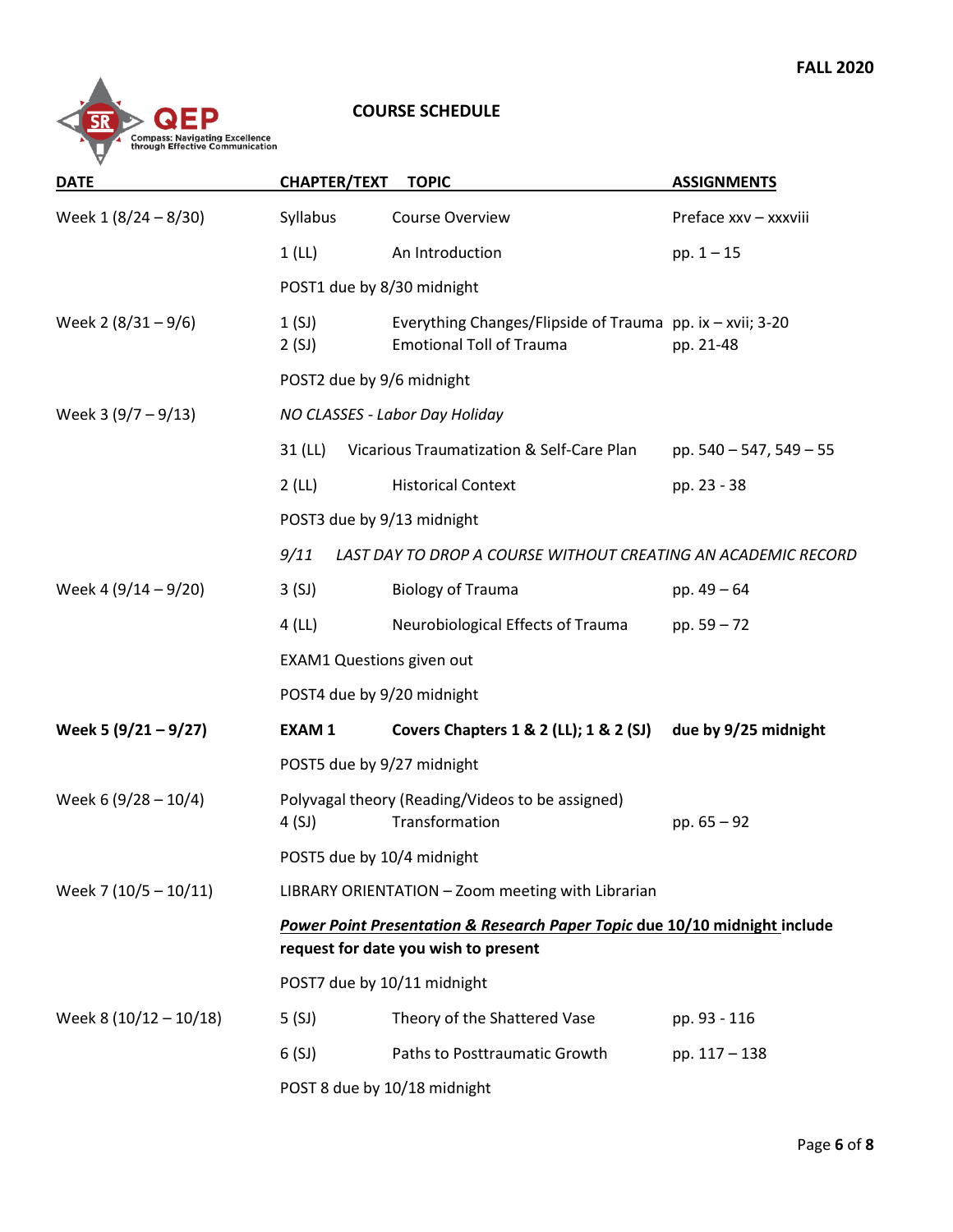

| <b>DATE</b>             | <b>CHAPTER/TEXT</b>                                                                                                                                                                                                                                                                                    | <b>TOPIC</b>                                                  | <b>ASSIGNMENTS</b>    |  |
|-------------------------|--------------------------------------------------------------------------------------------------------------------------------------------------------------------------------------------------------------------------------------------------------------------------------------------------------|---------------------------------------------------------------|-----------------------|--|
| Week 9 (10/19 - 10/25   | <b>EXAM2</b>                                                                                                                                                                                                                                                                                           | Covers Chapters 3, 4, 5 (SJ), & 4 (LL)                        | due by 10/23 midnight |  |
|                         | POST 9 due by 10/25 midnight                                                                                                                                                                                                                                                                           |                                                               |                       |  |
| Week 10 (10/26 - 11/1)  | 7(SJ)                                                                                                                                                                                                                                                                                                  | Nurturing Growth                                              | pp. 139 - 164         |  |
|                         | 8(SJ)                                                                                                                                                                                                                                                                                                  | <b>Conclusion &amp; Postscript: THRIVE</b>                    | pp. 163 - 204         |  |
|                         | <b>EXAM3 Essay Questions posted</b>                                                                                                                                                                                                                                                                    |                                                               |                       |  |
|                         | POST10 due by 11/1 midnight                                                                                                                                                                                                                                                                            |                                                               |                       |  |
| Week 11 (11/2 - 11/8)   | 11/11 Veterans Day                                                                                                                                                                                                                                                                                     |                                                               |                       |  |
|                         | 11/10 LAST DAY FOR INSTRUCTOR INITIATED DROP FOR EXCESSIVE ABSENCES                                                                                                                                                                                                                                    |                                                               |                       |  |
|                         | <b>EXAM3</b>                                                                                                                                                                                                                                                                                           | Covers Chapters 6, 7, & 8 (SJ)<br>POST11 due by 11/8 midnight | due by 11/6 midnight  |  |
| Week 12 (11/9 - 11/15)  | <b>ETS Proficiency Profile Exam (Office of Institutional Effectiveness will randomly be</b><br>awarding six Amazon Gift Cards. Will also provide a letter of recognition to all students<br>who score high on the test). YOU WILL EARN 10 EXTRA CREDIT POINTS TO BE ADDED TO<br>YOUR FINAL POINT TOTAL |                                                               |                       |  |
|                         | 11/13 LAST DAY TO WITHDRAW FROM UNIVERISTY OR DROP COURSES WITH A<br><b>GRADE OF "W"</b>                                                                                                                                                                                                               |                                                               |                       |  |
|                         | Research Paper due by 11/13 midnight                                                                                                                                                                                                                                                                   |                                                               |                       |  |
|                         |                                                                                                                                                                                                                                                                                                        | POST12 due by 11/15 midnight                                  |                       |  |
| Week 13 (11/16 - 11/22) | Work on Power Point and Video Presentation                                                                                                                                                                                                                                                             |                                                               |                       |  |
|                         |                                                                                                                                                                                                                                                                                                        | POST13 due by 11/22 midnight                                  |                       |  |
| Week 14 (11/23 - 11/29) | 11/25 - 27 NO CLASSES - THANKSGIVING HOLIDAY ~ DO NOT RETURN TO CAMPUS                                                                                                                                                                                                                                 |                                                               |                       |  |
| Week 15 (11/30 - 12/6)  | 12/3                                                                                                                                                                                                                                                                                                   | DEAD DAY ~ NO CLASSES                                         |                       |  |
|                         | Power Point & Video Presentation due by 12/6 midnight                                                                                                                                                                                                                                                  |                                                               |                       |  |
|                         |                                                                                                                                                                                                                                                                                                        | POST14 due by 12/6 midnight (what you learned in this course) |                       |  |

*[R – 12/10 FINAL GRADES DUE FOR GRADUATING STUDENTS DUE BY NOON] – Email to remind me!*

*[M – 12/14 FINAL GRADES DUE FOR CONTINUING STUDENTS DUE BY NOON]*